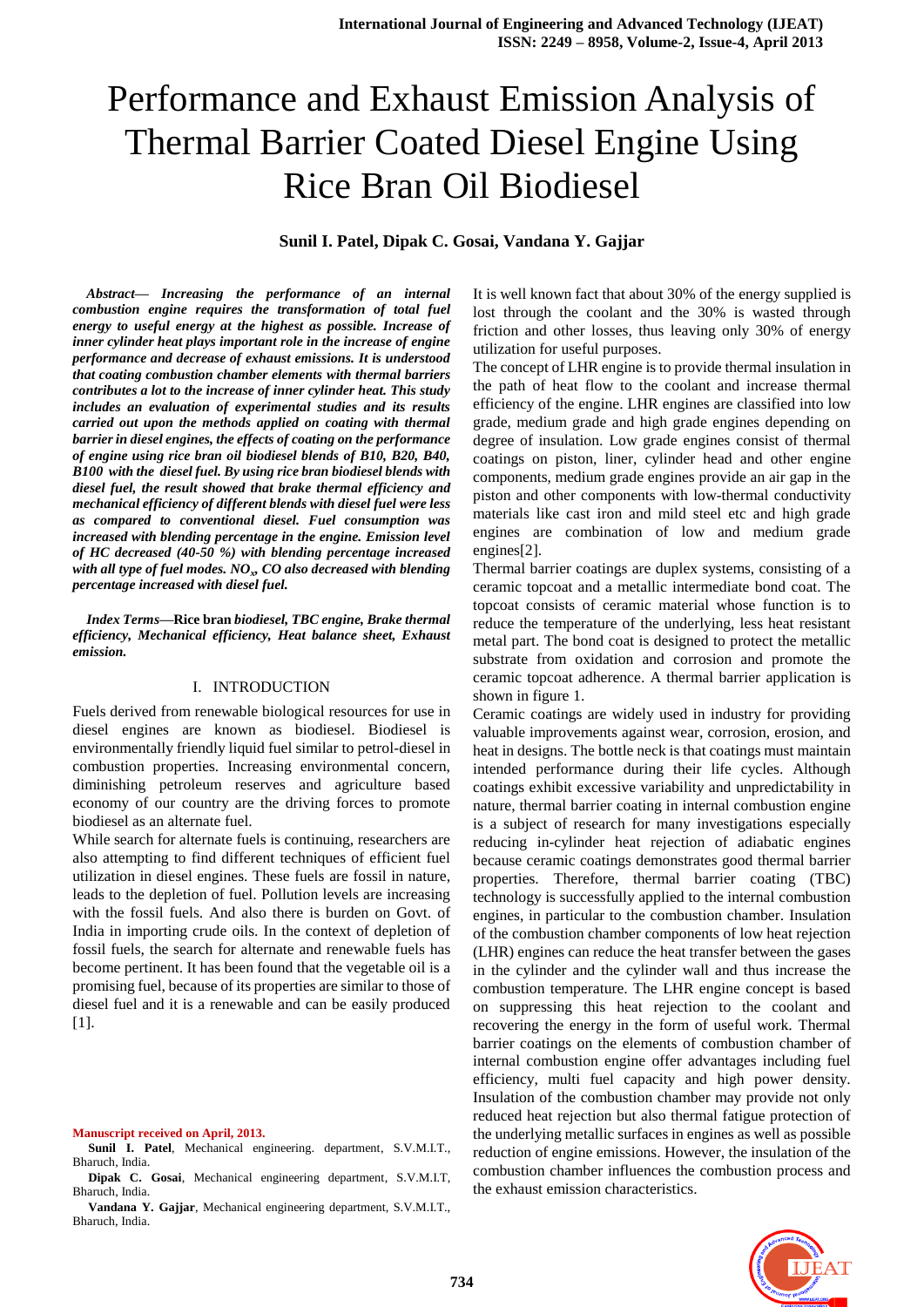

Fig. 1 Thermal barrier coating consisting of metallic bond coat on the substrate and ceramic top coat on the bond coat

To increase the thermal efficiency or to reduce the fuel consumption of engines leads to the adoption of higher compression ratios in order to reduce in-cylinder heat rejection. Both of these factors cause increases in mechanical and thermal stresses of materials used in the combustion chamber. In particular, durability concerns for the materials and components in the engine cylinders, which include pistons, rings, liners and the cylinder heads, limit the maximum in-cylinder temperatures. The application of TBC on the surfaces of such components enhances high temperature durability by reducing the heat transfer and lowering the temperature of the underlying metal.

#### *Advantages of biodiesel versus diesel*

Biodiesel is an alternative for normal diesel, which is comparatively more efficient, pollution-free and cost-effective in the form of biodiesel. It reduces the dependence on oil as it can be inexhaustibly synthesized from locally available raw material, thus, providing energy security. Listed below are some of the advantages of Bio-diesel over normal diesel:

Ignition rate- Biodiesel has a high cetane rating, thus, ensuring easy ignition and better combustion.

Lubricity- Biodiesel offers more lubricity as compared to normal diesel, a factor that is essential for effective fuel injection system.

Effect on Environment- It is a renewable source of energy and serves as a clean burning fuel, which reduces emissions of greenhouse gases like unburned hydrocarbons and carbon monoxide.

Economic Factor- It helps in enhancing the rural economy as this fuel is developed using locally available raw material like seeds and other decomposed biological material.

Reduction of Import- Bio-diesel serves as a potential substitute for normal diesel and effectively reduces the import rate of normal diesel from other nation, thus, eliminating the problem of dependence on limited gas reserves and depleting global oil reserves. Therefore, it helps in saving crores of money spent annually on imported diesel. Production of Organic Fertilizer- The by-product obtained after the processing of Bio-diesel serves as effective organic fertilizer. Biodiesel fuel burns up to 75% cleaner than conventional diesel from fossil fuels. Biodiesel substantially reduces unburned hydrocarbons, carbon monoxide and particulate matter in exhaust fumes. Sulphur dioxide emissions are eliminated (biodiesel contains no sulphur) Biodiesel is plant-based and adds no CO2 to the atmosphere. The ozone-forming potential of biodiesel emissions is nearly 50% less than conventional diesel fuel.

Nitrous oxide (NOx) emissions may increase or decrease but can be reduced to well below.

Biodiesel exhaust is not offensive and doesn't cause eye irritation.

Biodiesel is environmentally friendly: it is a renewable energy.

Biodiesel can be used in any diesel engine, fuel economy is the same as conventional diesel fuel.

Biodiesel is a much better lubricant than conventional diesel fuel and extends engine life.

Biodiesel can be mixed with ordinary diesel fuel in any proportion -- even a small amount of biodiesel means cleaner emissions and better engine lubrication: 1% biodiesel will increase lubricity by 65%.

# *Application of biodiesel*

In the current scenario, where conservation of fuel is a burning issue, we are offering an ideal substitute for diesel. Biodiesel is produced using locally available raw material like decomposed biologically material. It is processed in accordance to the industrial standards and using the latest technology. Owing to their economical prices, high efficiency and eco-friendly nature, our products serve as an ideal substitute for diesel various applications in automobile, railways, and aircrafts**.** It is also used as heating oil in domestic and commercial boilers

### II. MATHODOLOGY

# *A. Technical specifications:*

ENGINE : Water cooled 4- stroke direct injection diesel engine Test rig made by GANGADHAR RAJKOT. Cylinder : Vertical twin cylinders with individual cylinder head. Engine power : 10 HP Engine speed : 1560

| Lingune specu           | . 1900     |
|-------------------------|------------|
| <b>B</b> ore            | : 80       |
| Stroke                  | $\div$ 110 |
| Compression ratio: 16:1 |            |

Lubricating oil : 20x40, quantity required 7 litres.

Cooling type : Water cooling.

Electrical dynamometer: 6 KVA capacity alternator coupled to the engine with load bank. (with ammeter and volt meter). Measurement:

Calibrated burette for fuel intake measurement.

Orifice meter fitted to the air inlet tank with water manometer for air intake measurement.

Multichannel digital temperature indicator for measurement of temperature at various points.

Exhaust gas calorimeter to measure heat carried away by exhaust gas.

Measure the water flow rate of engine jacket and calorimeter.



Fig. 2 Experimental setup

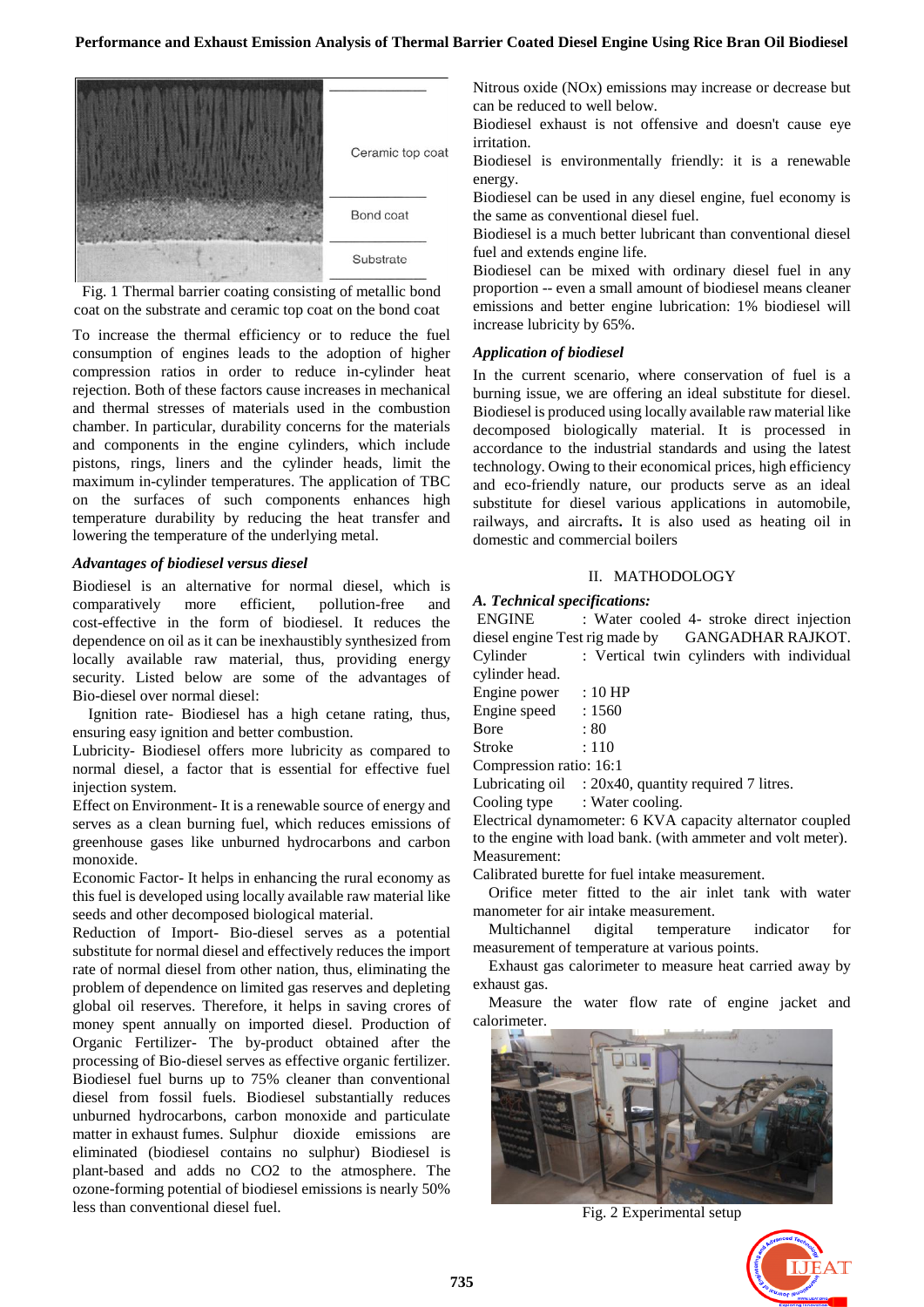| <b>Test Parameter</b>                           | 100 % Diesel | B10   | <b>B20</b> | <b>B40</b> | <b>B100</b> |
|-------------------------------------------------|--------------|-------|------------|------------|-------------|
| Calorific Value, Kcal/Kg                        | 9957         | 9885  | 9606       | 9368       | 8430        |
| Kinematic Viscosity @ 27 °C, mm <sup>2</sup> /s | 3.6          | 3.6   | 4.0        | 5.7        | 15.0        |
| Density @ 25 °C, $gm/cm3$                       | 0.820        | 0.811 | 0.814      | 0.821      | 0.832       |
| Ash Content, %w/w                               | 0.002        | 0.003 | 0.009      | 0.01       | 0.02        |
| Carbon Residue, %w/w                            | 0.20         | 0.70  | 15         | 2.6        | 9.9         |
| Sulfur Content, ppm                             | 30           | 3     |            | 12         | 30          |
| Flash Point, °C                                 | 55           | 68    | 69         | 76         | 111         |
| Water Content, %w/v                             | 0.01         | 0.08  | 0.09       | 0.19       | 0.45        |

Table 1 Properties of diesel and rice bran biodiesel blends.

#### III. RESULT AND DISCUSSION

The result obtained pertaining to the performance of the engine are demonstrated with the help of graphs.

# *B. Comparison of Brake Power and Fuel Consumption (FC)*

The variation of fuel consumption with brake power for diesel fuel and different biodiesel blends is shown in Fig. 3. Fuel consumption of the fuel increased with load for all fuel modes. The fuel consumption of rice bran biodiesel blends (B10, B20, B40, B100) are higher than that of the conventional diesel fuel over the entire range of the brake power. The maximum fuel consumption increase (10-20 %) was at the full load of B10, B20, B40, B100 than the diesel fuel.



# *C. Comparison of Brake Power (BP) and Specific Fuel Consumption (SFC)*

The variation of specific fuel consumption (SFC) with brake power for diesel fuel and different biodiesel blends is shown in Fig.4. The specific fuel consumption (SFC) reduced with brake power for all fuel modes. The SFC of diesel, rice bran biodiesel and its various blends at different load were estimated. In comparison of diesel a slightly increased (10-15 %) of SFC was found for rice bran biodiesel blends B10, B20, B40, B100 through all loads. SFC of B100 was found higher in comparison to the other blends in all loads.



# *D. Comparison of Brake Power (BP) and Mechanical Efficiency (ηmech.)*

The variation of mechanical efficiency  $(\eta_{\text{mech}})$  with brake power for diesel fuel and different biodiesel blends is shown in Fig. 5. The mechanical efficiency increased with load for all fuel modes. Mechanical efficiency of the different blends B10, B20, B40, B100 were lower than that of the diesel fuel. The maximum increased efficiency was found (10-15 %) at 100 % diesel fuel than the biodiesel blends B10, B20, B40, B100.



Fig. 5 Mechanical efficiency vs. BP

# *E. Comparison of Brake Power (BP) and Brake Thermal Efficiency* (*η<sub>bth</sub>*)

The variation of brake thermal efficiency  $(\eta_{\text{bth}})$  with brake power for diesel fuel and different biodiesel blends is shown in Fig. 6. The brake thermal efficiency increased with brake power for all fuel modes. The brake thermal efficiency of rice bran biodiesel blends B10, B20, B40, B100 are (5%) lower than that of the diesel fuel with respect to all loads. The reason may be the extended ignition delay and the leaner combustion of diesel fuel, resulting in large amount of fuel burned in the mode of diesel fuel. It may be due to the reduction in the density and viscosity of the diesel fuel than the rice bran biodiesel.

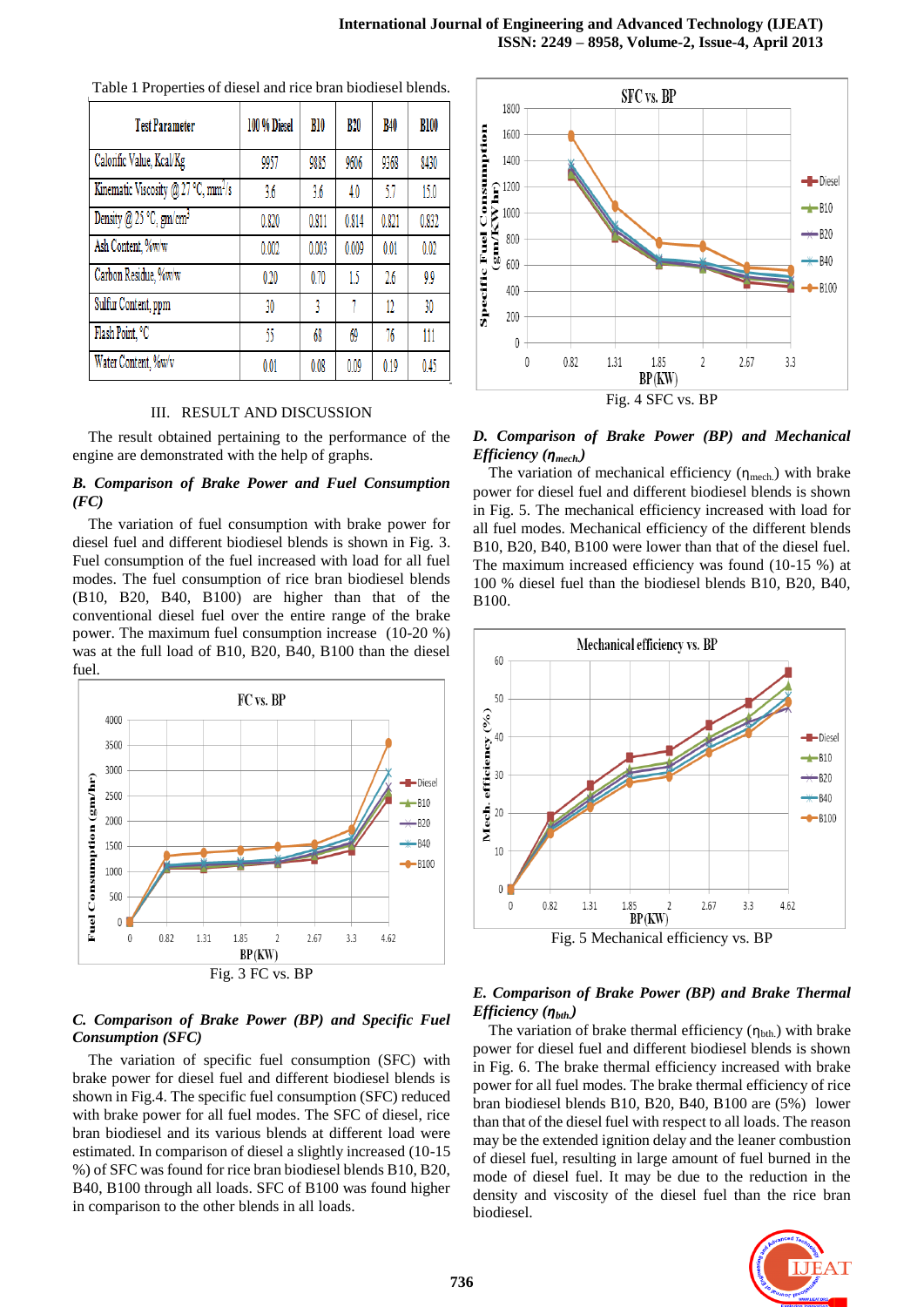

*F. Comparison of Brake Power (BP) and Indicated Thermal Efficiency (ηith.)*

The variation of indicated thermal efficiency  $(\eta_{ith})$  with brake power for diesel fuel and different biodiesel blends is shown in Fig.7 The indicated thermal efficiency increased with brake power for all fuel modes. The indicated thermal efficiency of diesel fuel is lower than rice bran biodiesel blends B10, B20, B40, B100. The maximum indicated thermal efficiency (44.8 %) was for B100 at 3.3 KW brake power. Reduction was observed at 1.85- 2.0 KW and 2.67- 3.3 KW for all fuel modes.



Fig. 7 Indicated thermal efficiency vs. BP

#### *G. Heat Balance Sheet*

The heat balance sheet with different blends of rice bran biodiesel with diesel fuel is shown in Fig. 8 The results showed that the heat loss in the Hbp, Hjw and Hu diesel fuel is high as compare to heat loss by exhaust gases because of the thermal barrier coating of the piston top surface. The heat loss by the exhaust gases was only 10.12 % as compare to other losses. The maximum loss was found in the uncoated region 46.24 % as compared to other losses.



Fig. 8 Heat balance sheet

# *H. Comparison of Brake Power and Hydrocarbons (HC)*

 The variation of hydrocarbon (HC) with brake power for diesel fuel and different biodiesel blends is shown in Fig. 9 HC increased with brake power with all fuel modes. Rice bran biodiesel and its different blends B10, B20, B40 showed lower HC (50-60 %) than diesel fuel. HC percentage decreased with blending percentage increased as shown in Fig. B100 produced lowest HC emissions among all fuels and were (50-60 %) lower than diesel fuel.



#### *I. Comparison of Brake Power and CO emission*

 The variation of Carbon Monoxide (CO) with brake power for diesel fuel and different biodiesel blends is shown in Fig. 10 The CO emissions slightly increased at low and medium loads and increased significantly at higher loads with all fuel modes. The results showed that the CO emissions of the different blends B10, B20, B40, B100 were found lower as compared to diesel fuel at full load of the engine. This is due to the higher amount of oxygen in the biodiesel, which will promote the further oxidation of CO during the engine process. The CO emissions reduced by (40-50 %) than the diesel fuel with addition of biodiesel blends.

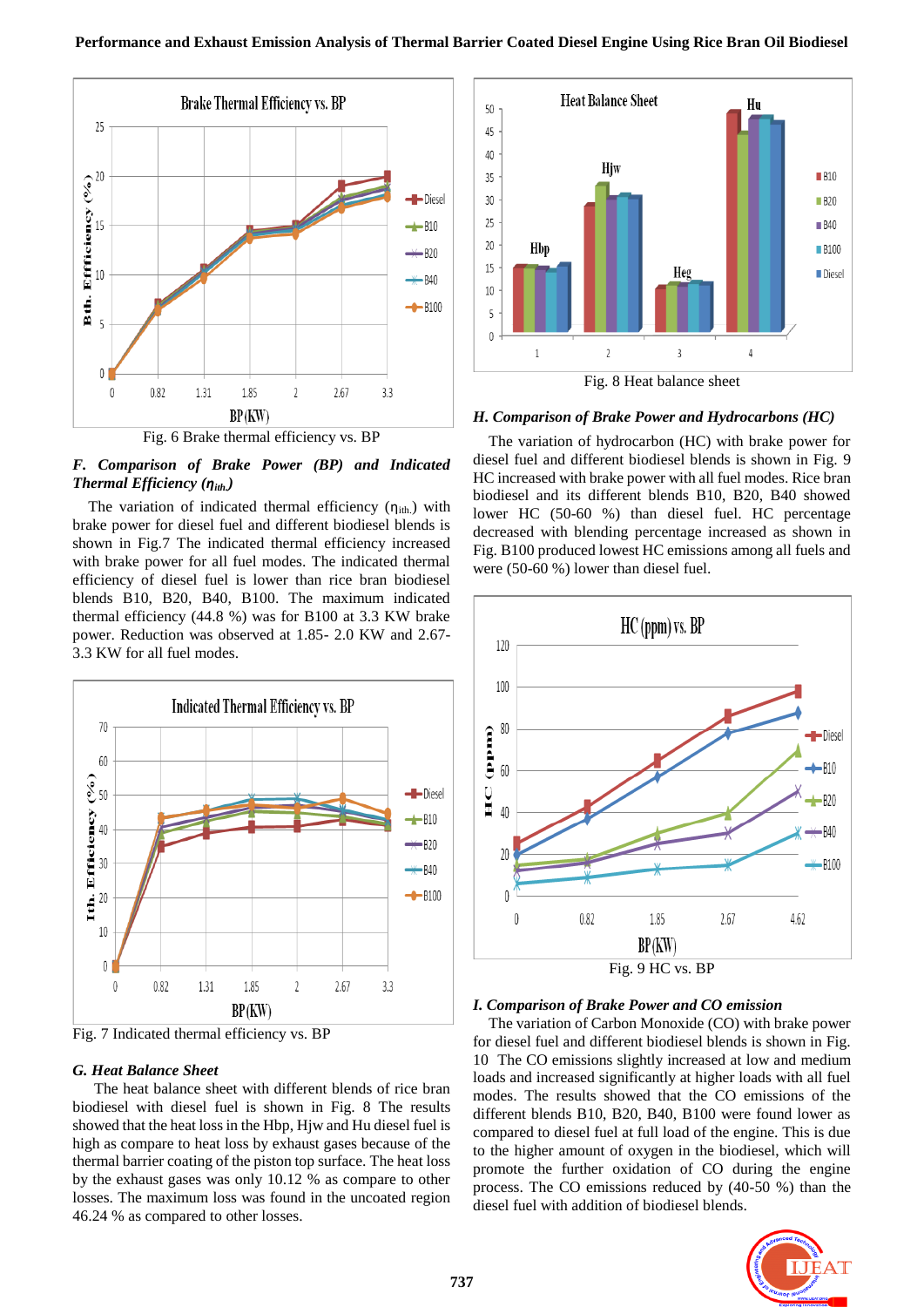



#### *J. Comparison of Brake Power and NO<sup>x</sup> emission*

The variation of Oxides of Nitrogen  $(NO_x)$  with brake power for diesel fuel and different biodiesel blends is shown in Fig. 11. The  $NO<sub>x</sub>$  emissions of biodiesel blends B10, B20, B40, B100 were less at low loads and more at medium and high loads than those of diesel fuel. It is due to the higher oxygen content and combustion temperature of the biodiesel at medium and high loads. The percentage reduction of  $NO<sub>x</sub>$ decreased with increased of brake power.  $NO<sub>x</sub>$  values at maximum load (4.62 KW) were found to be; diesel- 970, B10- 910, B20- 860, B40- 800 and B100- 600 ppm.



#### IV. CONCLUSION

The performance characteristics of conventional diesel and rice bran oil biodiesel blends were investigated on a single cylinder diesel engine. The conclusions of this investigation are as follows:

The brake thermal efficiency increased with load for all fuel modes. The brake thermal efficiency of rice bran oil biodiesel blend is lower than diesel fuel. The brake thermal efficiency of B10, B20, B40 is near to the diesel fuel. The maximum brake thermal efficiency of 20.0 % was observed with diesel fuel.

Fuel consumption is increased with blending percentage increased in the engine. The fuel consumption of rice bran biodiesel blends (B10, B20, B40, B100) are higher than that of the conventional diesel fuel over the entire range of the brake power. Fuel consumption was increased 10-20 % with blending percentage increased with brake power.

The variation of mechanical efficiency with load for diesel fuel was slightly increased than the biodiesel blends of B10, B20, B40 and B100. The maximum increased efficiency was found 10- 15 % of the diesel fuel to full load.

The variation specific fuel consumption decreased with brake power for biodiesel blends. The maximum SFC was found B100 than the diesel fuel. In comparison of diesel a slightly increased (10-15 %) of SFC was found for rice bran biodiesel blends B10, B20, B40, B100 through all loads.

The indicated thermal efficiency of diesel fuel was less as compared to biodiesel blends. Maximum indicated thermal efficiency was found 44.8 % of B100 at 3.3 KW brake power. Heat balance sheet with different blends of rice bran biodiesel result showed that heat loss in the Hbp, Hjw and Hu diesel fuel is high as compare to heat loss by exhaust gases. Heat loss by exhaust gases was found 10.12 % and Hbp, Hjw and Hu were 13.89 %, 29.64%, 46.26% respectively.

HC emissions increased with brake power for all fuel modes. HC emissions decreased with rice bran biodiesel percentage increased. HC emissions of B100 blends were lower than all fuel modes.

CO emissions of the rice bran biodiesel blends were lower than that of diesel fuel. The minimum Co emissions were observed with the B100 blend well below the diesel fuel.

The  $NO<sub>x</sub>$  emissions of the rice bran biodiesel blends were low at lower loads and high at higher loads compared with the diesel fuel. B100 blends were observed less  $NO<sub>x</sub>$  as compared to all fuel modes.

#### ACKNOWLEDGMENT

The achievement would be worthless if it was not for the timely help & guidance of well-wishers. I know an acknowledgement is not well enough to scale their help and wishes. Yet I take this opportunity to express my gratitude toward my professor's without whom the dissertation work could not have shaped. I would like to express my gratitude to my guide, Asso. prof. Dipak C. Gosai. and Asst. prof. V. Y. Gajjar. of mechanical engg. department, for his guidance regarding guidelines for this work.

#### REFERENCES

- [1] T. Ratna Reddy, M.V.S. Murali Krishna, Ch. Kesava Reddy and P.V.K.Murthy "Performance evaluation of a medium grade low heat rejection diesel engine with Mohr oil based bio-diesel," *International Journal of Recent advances in Mechanical Engineering* (IJMECH), 2012, pp 1-17.
- [2] A P Sathiyagnanam, C G Saravanan and S Dhandapani "Effect of thermal-barrier coating plus fuel additive for reducing emission from di diesel engine," *Proceedings of the World Congress on Engineering* WCE, London, U.K., Vol 2, 2010, pp 978-988.
- [3] Palaniswamy E, Manoharan N., "Ceramic coated combustion chamber for improving I.C. engine performance,". *International Journal on Design and Manufacturing Technologies*, Vol.2, No.1, 2008, pp 22-25.
- [4] T. Venkateswara Rao, G. Prabhakar Rao, K. Hema Chandra Reddy., "Experimental Investigation of Pongamia, Jatropha and Neem methyl esters as biodiesel on C.I. Engine," *Jordan Journal of Mechanical and Industrial Engineering*, Vol. 2, 2008, pp 117- 122.
- [5] G. Venkata Subbaiah, K. Raja Gopal, Syed Altaf Hussain, B. Durga Prasad, K. Tirupathi Reddy., "Rice bran oil biodiesel as an additive in diesel- ethanol blends for diesel engines," IJRRAS, Vol. 3, 2010, pp 334- 342.
- [6] Kandukalpatti Chinnaraj Velappan, "Less NOx biodiesel: CI engine studies fuelled with rice bran oil biodiesel and its five blends,"